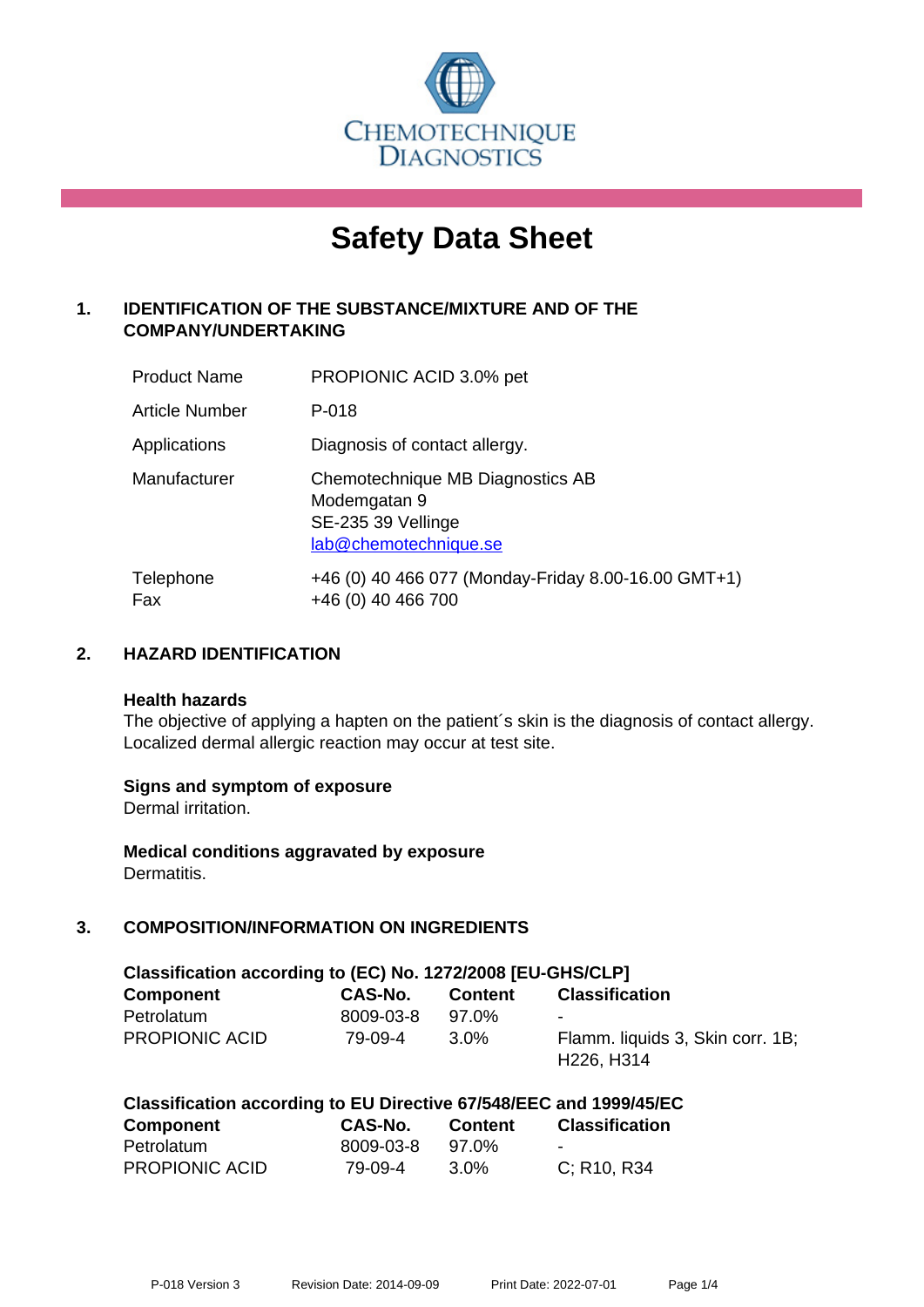## **4. FIRST AID MEASURES**

## **Emergency and first aid procedures**

Obtain medical attention.

# **5. FIRE-FIGHTING MEASURES\***

#### **Suitable extinguish media**

CO2, powder or water spray. Fight larger fires with water spray or alcohol resistant foam.

# **For safety reasons unsuitable extinguishing agents**

Water with full jet.

## **Special protective equipment for fire-fighters**

Wear self-contained respiratory protective device. Wear fully protective suit.

\*Data is shown for petrolatum only

# **6. ACCIDENTAL RELEASES MEASURES**

**Steps to be taken if material is released or spilled** Contain and place in a closed container.

# **7. HANDLING AND STORAGE**

**Precautions to be taken in handling and storage** Store dark at 5-8°C. Avoid extended exposure to light. FOR EXTERNAL USE ONLY.

# **8. EXPOSURE CONTROLS/PERSONAL PROTECTION**

**Respiratory protection** Not required.

**Ventilation** Local exhaust.

**Protective gloves** Disposal gloves.

#### **Eye protection** Not required with normal use.

## **Work/Hygienic practices**

Wash hands after each use.

## **9. PHYSICAL AND CHEMICAL PROPERTIES**

Odour **Odourless** 

Appearance Ivory White Semi-solid

Melting point\* 50-55° C Flash point\*  $>100^{\circ}$ C

Boiling point\* No data available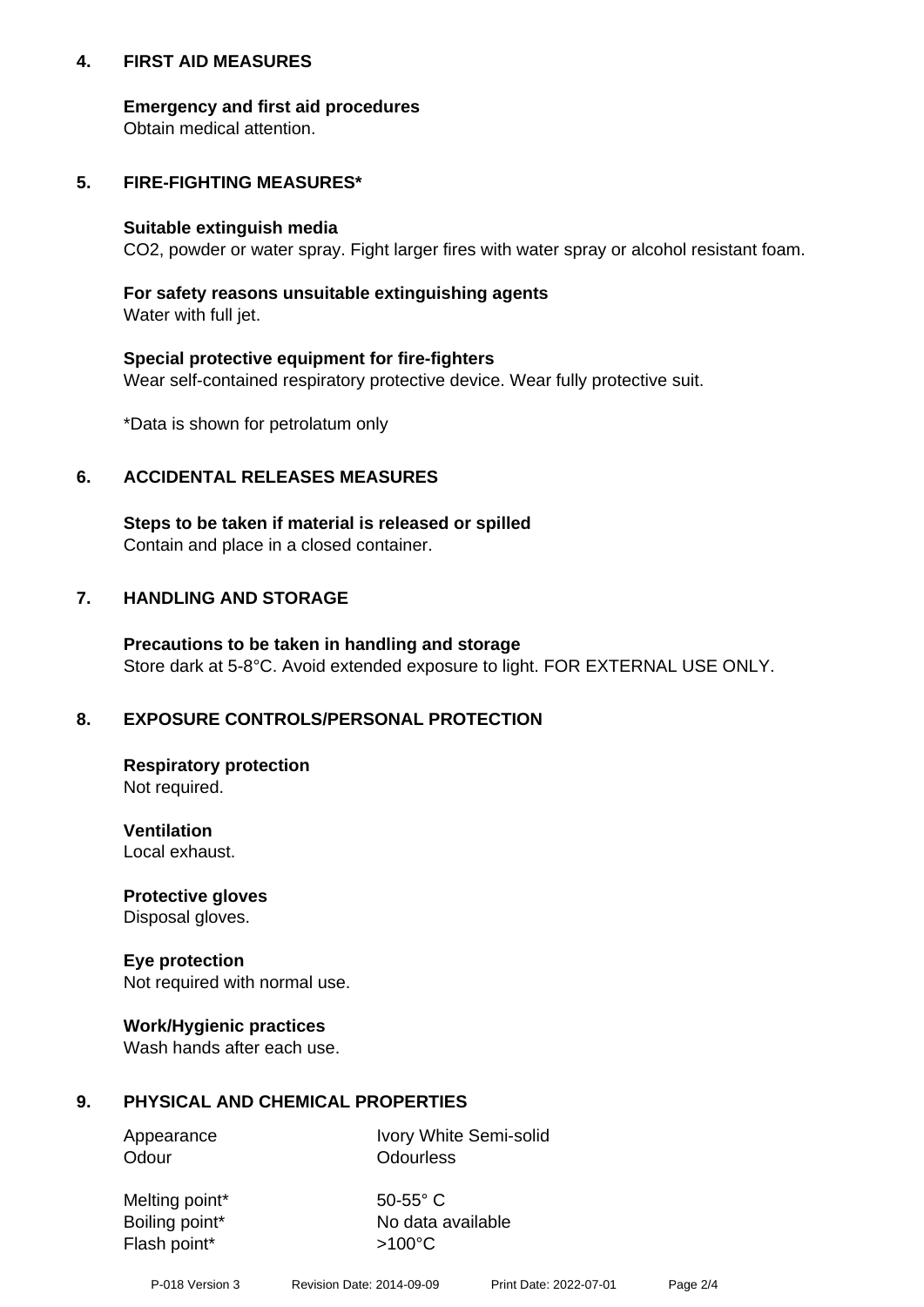Density\* No data available. Solubility in/Miscibility with Water\*

Self ignition\* Product does not self ignite. Danger of explosion\* Product does not present an explosion hazard. Insoluble

\*Data is shown for petrolatum only

# **10. STABILITY AND REACTIVITY**

#### **Incompability**

May react with strong oxidizing agents.

#### **Stability**

Stable at recommended storage conditions.

#### **Hazardous byproducts**

Combustion may generate CO, CO2 and other oxides.

**Hazardous polymerization**

Will not occur.

## **11. TOXICOLOGICAL INFORMATION**

No data available.

## **12. ECOLOGICAL INFORMATION**

No data available.

# **13. DISPOSAL CONSIDERATIONS**

#### **Waste disposal method**

Comply with federal, state/provincial and local regulation.

#### **14. TRANSPORT INFORMATION**

Not dangerous goods.

## **15. REGULATORY INFORMATION**

The classification is according to the latest editions of the EU lists, and extended by company and literature data.

#### **16. OTHER INFORMATION**

#### **Text of H-statements and R-phrases mentioned in Section 3**

| Flamm. liquids 3 |                           | Flammable liquids (Category 3)          |          |  |
|------------------|---------------------------|-----------------------------------------|----------|--|
| Skin corr. 1B    |                           | Skin corrosion (Category 1B)            |          |  |
| H <sub>226</sub> |                           | Flammable liquid and vapour             |          |  |
| H314             |                           | Causes severe skin burns and eye damage |          |  |
| P-018 Version 3  | Revision Date: 2014-09-09 | Print Date: 2022-07-01                  | Page 3/4 |  |